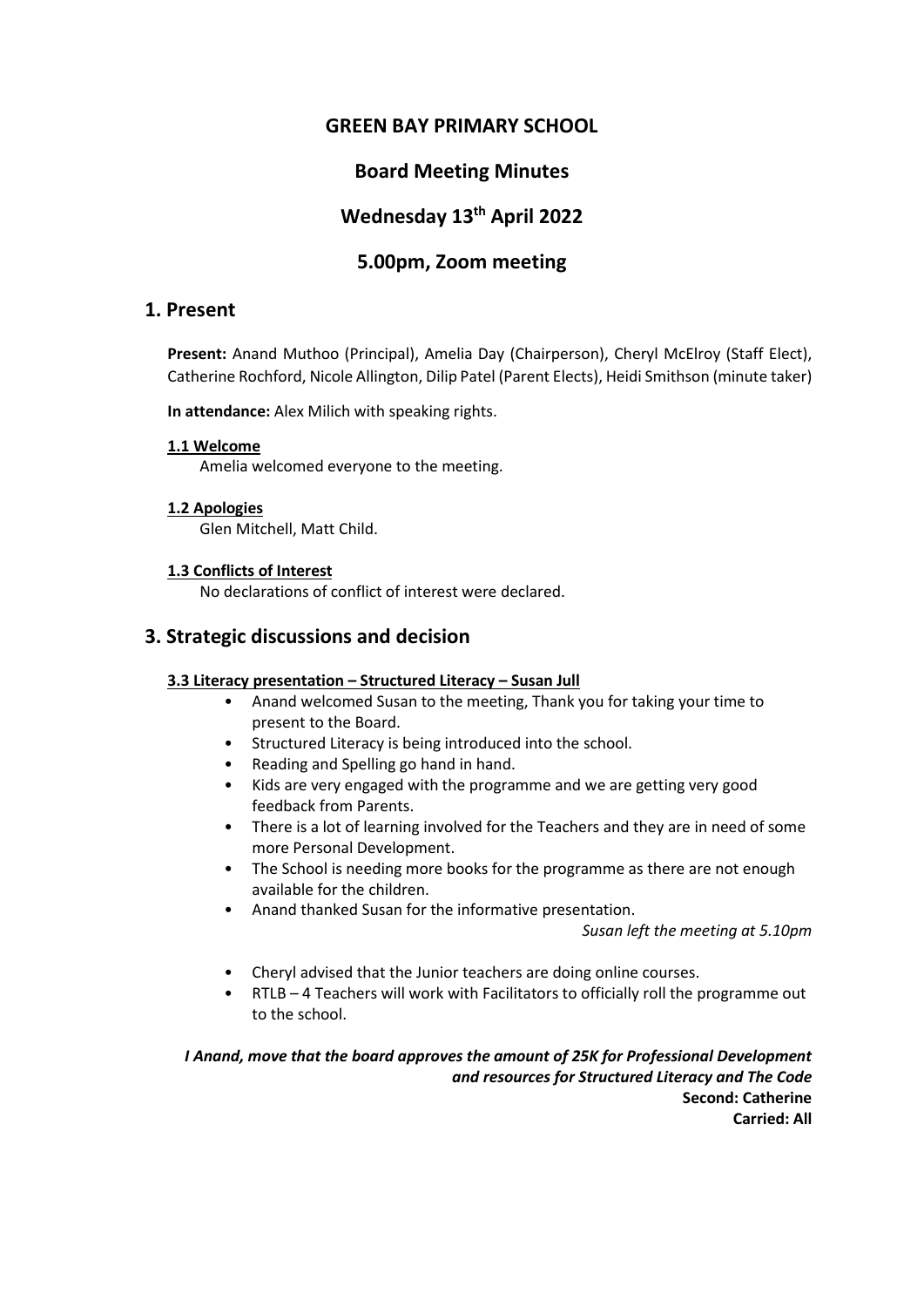# **2. Monitoring**

### **2.1 Principal's Report**

- Principal's report is confirmed as read by all.
- Welcome to Alex, appreciated your time attending the board meeting.
- The current roll is 662, at this time last year we were close to 700.
- Alex has called all the families not currently attending to try and encourage them to come back for Term 2.
- Policy review please read and respond.
- Reporting to Parents, good feedback from the Board Parents regarding online Parent Teacher interviews.
- The Auditors are in Thursday 1 May.
- A concerned Green Bay High School Parent contacted the school. Drivers cannot see the smaller children exiting the school by the High School. Alex and Anand checked this and it was correct. Fiona had a property meeting with her team and they are knocking down the current wall and putting in a see through wall. The High School will cover this cost.
- International Students There is no updates here. We had 6 students this time last year and have 1 this year. We do not foresee an increase anytime this year.
- Friday 13 May Emma Dobson, ERO Review Officer for GBS will be at School. All Board welcome to attend the meeting.
- Health & Safety Risk assessment The school had an independent Auditor come in and highlighted the areas of the school that needed to be worked on. He advise that GBS was one of the better schools dealing with Health & Safety that he has seen. Thank you to Alex and Laurens for this.
- Staff of Green Bay School would like to thank the Board for their continued work in making our school a school of choice and a great place to work. Have a safe and happy Easter holidays.

#### *I Anand, move that the Principals Report be moved as accepted.* **Second: Dilip Carried: All**

### **2.2 Property Update**

- Met with the Property team to discuss 10 year plan. Amanda was there which was great and it was a productive meeting.
- CML accessible bathroom still on going
- C5 Lease agreement was discussed and signed by Amelia.
- Thank you to Nicole for being successful in obtaining the 5K funding.
- Roll Growth classrooms, no update at this time.
- Junior Playground repair the playground has been successfully repaired and the children have been playing on this for 2-3 weeks.
- New Entrants Playground, this is under process but will take time to be completed.

### **2.3 Finance Update**

- Finance committee will meet first week back at school and they will send a report out.
- We have around 579K working capital.
- Amelia shared the Auditors letter.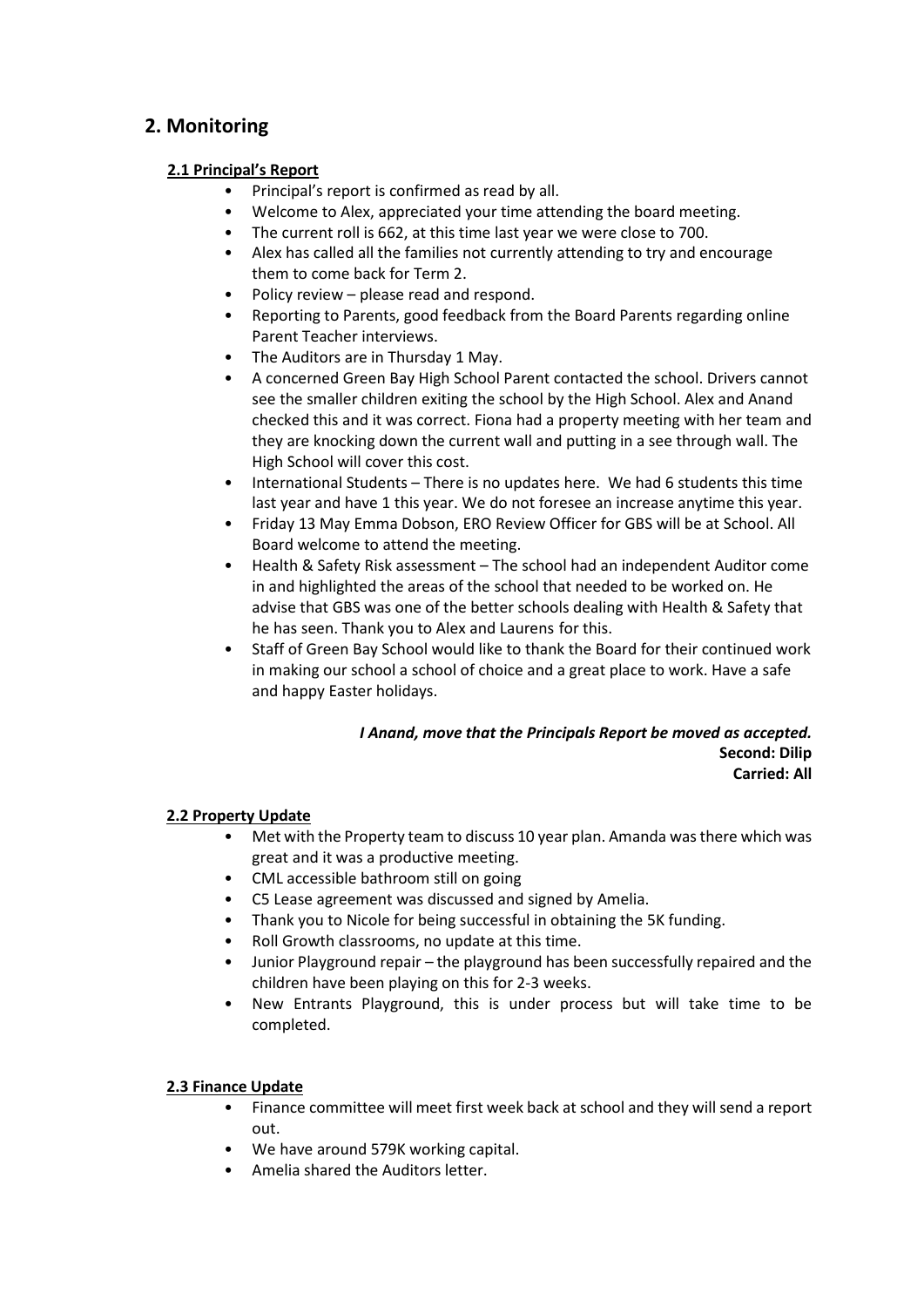### *I Amelia, move that the Board accepts that the budgeted statement of financial position for 2022 is accepted as being correct.*  **Second: Dilip Carried: All**

### **2.3 Senior playground discussion**

- Catherine & Glen met with Larissa and came up with a concept which was sent to the Board via video.
- This has been broken into 4 areas to make it easier to obtain funding.
	- Work on existing playground
	- Where the dome currently sits
	- Under the tree in front of the Library
	- Relocating Dome and changing ground/play equipment
- Catherine and Glen will present the ideas to a staff meeting early Term 2 and then will ask for Parents & Students feedback.
- Once we have decided on ideas we can get confirmed costings for each individual options.
- Option to present at Staff Meeting Week 3 Tuesday at 3.15pm (18<sup>th</sup> May). Catherine to confirm with Anand.

## **3. Strategic Discussions and Decisions**

### **3.1 Covid 19**

- Refer to Principals report
- Board Elections need to decide if this will be an Electronic or Standard process this year.
- Amelia will collate information with different options and send to the board.
- Need to set all Election dates at next meeting.

### **3.2 Well-Being**

- Refer to Principals report
- Added pressure on Teacher with some Teachers doing online and in class learning.

## **4. Reviews**

### **4.1 Health and Safety**

• Refer to Principals report

## **5. Assurances**

### **5.1 Risk Management**

• Refer to principals report